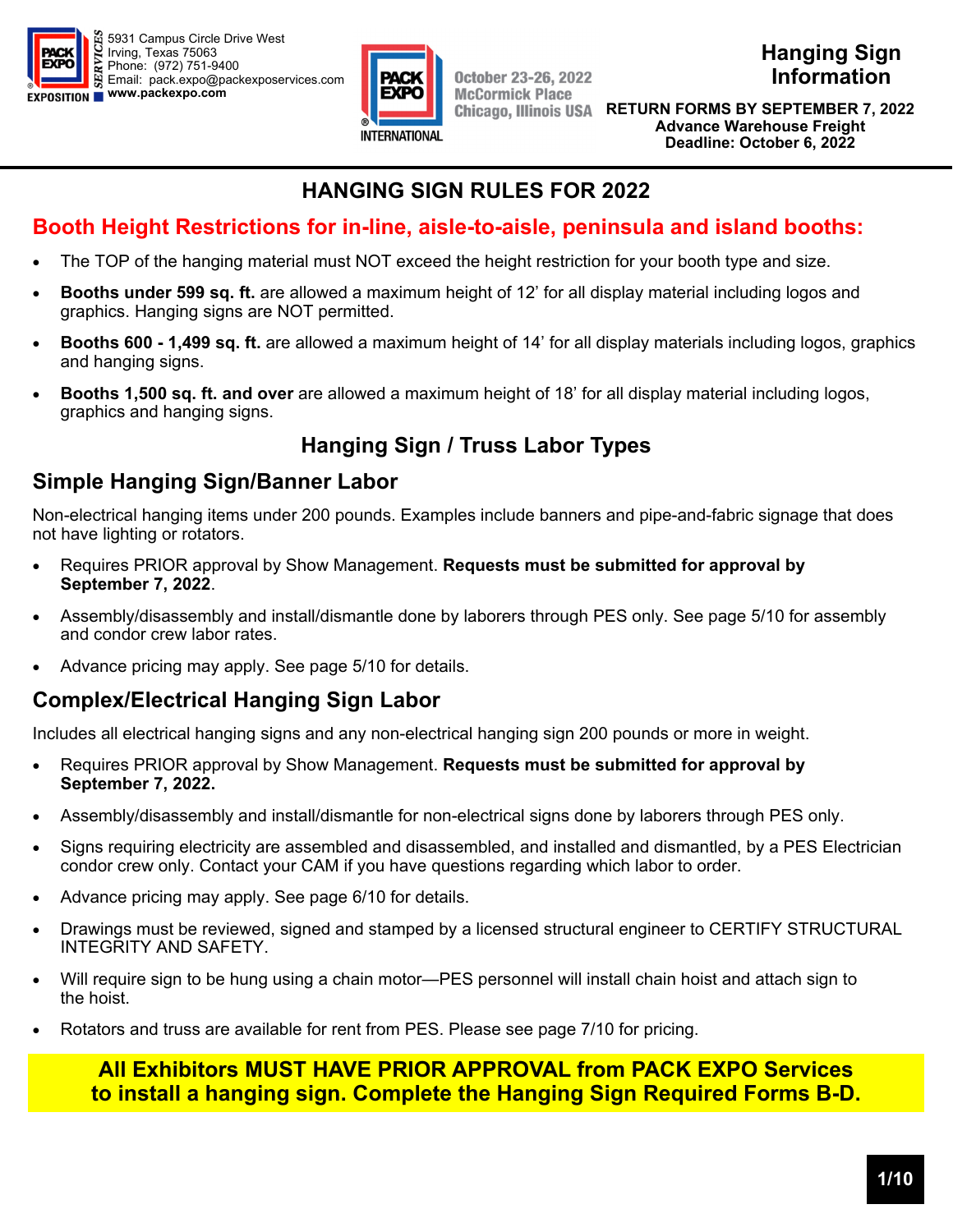



**October 23-26, 2022 McCormick Place** 

**Hanging Sign Information** 

**Discount Deadline: RETURN FORMS BY SEPTEMBER 7, 2022 September 7, 2022 Advance Warehouse Freight (excludes labor) Deadline: October 6, 2022** 

# **Hanging Sign / Truss Labor Types (cont.)**

# **Truss (hanging and ground-supported) and Hoist Rental and Labor**

- Requires PRIOR approval by Show Management. **Requests must be submitted for approval by September 7, 2022.**
- Assembly and hanging for all truss is done by Electricians through PES only.
- PES personnel must perform the following:
	- Operate all chain motors, including the final trim.
	- Operate aerial lifts.
	- Operate mechanized equipment.
	- Assemble and disassemble any and all overhead rigging. This includes, but is not limited to the assembly of all truss; the attachment and disassembly of light fixtures to truss; the installation and dismantle of power sources, programmable dimmable lighting packages, chain motors and span sets.
	- Provide installation and dismantle labor of self-climbing and/or mechanized truss systems.
	- Install and dismantle any programmable dimmable lighting fixtures that are attached to any ground-supported truss.
	- Run all initial power sources and make all connections to the dimmable power sources.
	- Install/dismantle all programmable dimmable lighting fixtures, video walls, audio, and projection. This work is provided by PES Stagehands.
- See page 9/10 for assembly and condor crew pricing.
- Truss and / or motors may be required to hang your sign if deemed necessary by PES installation crews. In the event that these items are needed you will be contacted to discuss options and pricing before the sign installation occurs.
	- Exhibitors may rent truss and hoists from PES, bring in from an outside vendor, or supply their own.
	- All truss must be from a recognized manufacturer and meet all safety standards. Manufacturer load specifications for your truss must be at show prior to rigging. Show Management reserves the right to refuse to hang any items that do not meet safety specifications.
	- All hoists must be from a recognized manufacturer and must be in good working order. Show Management reserves the right to refuse to hang any items that do not meet safety specifications.
- All lamps and fixtures attached to the truss must be in good working order and in compliance to the National Electrical Code. Place your order for overhead electrical services on the *Electrical Services Order Form*.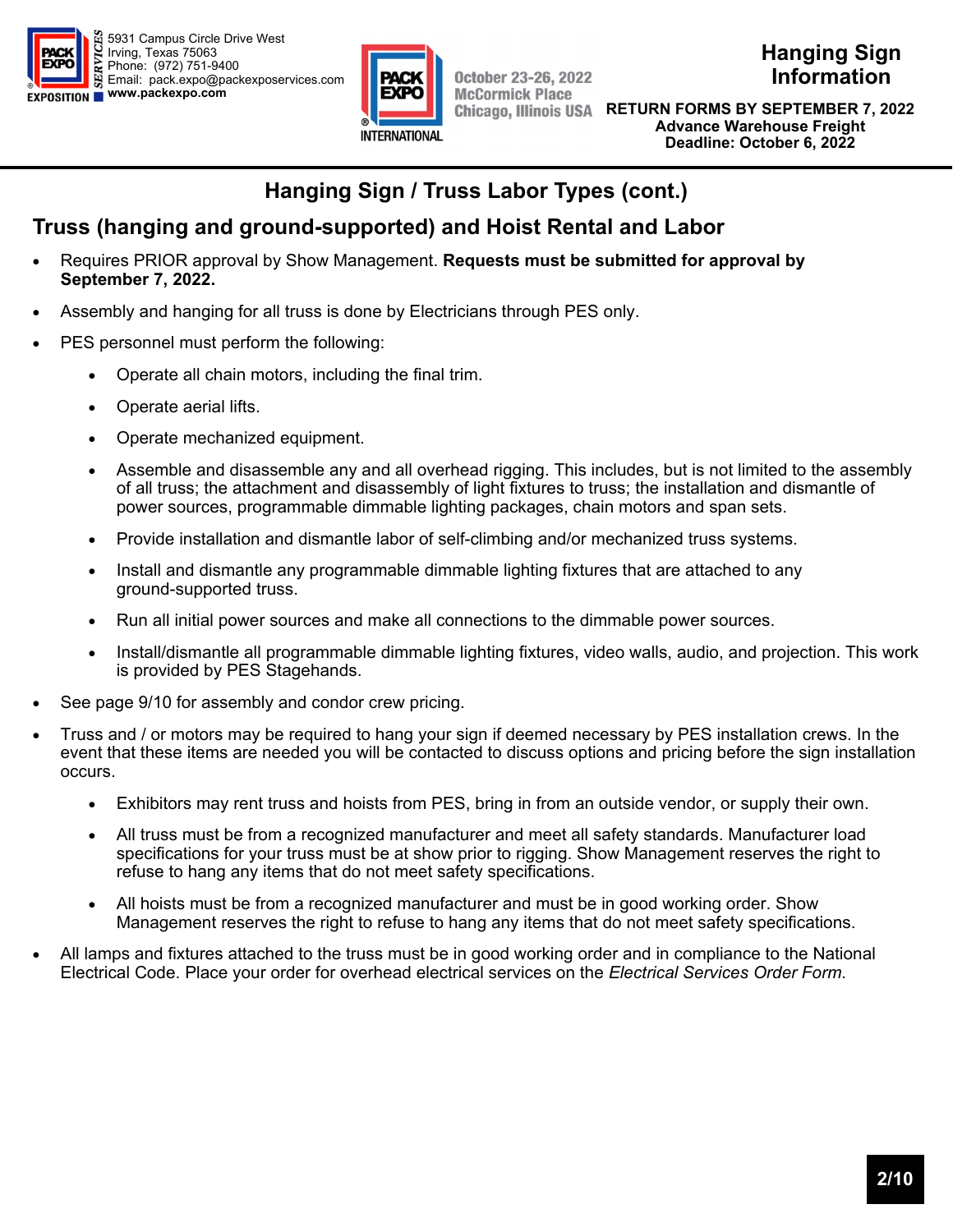



**Discount Deadline: RETURN FORMS BY SEPTEMBER 7, 2022 September 7, 2022 Advance Warehouse Freight (excludes labor) Deadline: October 6, 2022** 

### **All exhibitors must have PRIOR APPROVAL from PACK EXPO Services to install a hanging sign. Complete Hanging Sign Required Forms B-D.**

To ensure proper routing to the correct assembly and hanging crew tradespeople, please request labor for your sign using the following forms:

- Simple Hanging Signs—Page 5/10
- Electrical / Complex Hanging Signs—Page 6/10
- Truss and Hoist—Pages 7-9/10

All hanging sign labor requests must be submitted with a completed Structural Integrity Statement (Form B), Hanging Sign Information (Form C) and Hanging Sign Grid (Form D) or floor plan.

# 1 Important<br>1 Information

Hanging Signs: Defined as any materials, including but not limited to, signs and machinery, which are hung from or attached to ceilings, exhibit structures or building supports. PES will be responsible for installation, assembly and removal of all hanging signs.

#### **Non-Electrical Hanging Items Under 200 pounds:**

- Assembly by PES
- Hung by PES
- Requires PRIOR approval by Show Management. **Requests must be submitted for approval by September 7, 2022.**

**Any electrical hanging signs and any non-electric handing sign 200 pounds or more:** 

- Assembled and hung by PES
- Drawings must be reviewed, signed and stamped by a licensed structural engineer to CERTIFY STRUCTURAL INTEGRITY AND SAFETY
- Requires PRIOR approval by Show Management**. Requests must be submitted for approval by September 7, 2022**.
- Will require sign to be hung using a chain motor or the use of truss
- Rotators and truss are available for rent from PES. Please contact your Customer Account Manager for information.

#### **Approval Procedures:**

All requests for hanging items must be reviewed and approved PRIOR TO MOVE-IN by Show Management. Hanging item forms (**and stamped drawings when required**) must be sent to:

Email: BLaster@packexposervices.com

Phone: 972.751.9400

\_\_\_\_\_\_\_\_\_\_\_\_\_\_\_\_\_\_\_\_\_\_\_\_\_ \_\_\_\_\_\_\_\_\_\_\_\_\_\_ Company Name Booth Number

**\*\*When shipping a hanging sign to the show or advance warehouse, you must clearly denote hanging sign elements using the HANGING SIGN LABELS included in the Shipping Information section.\*\***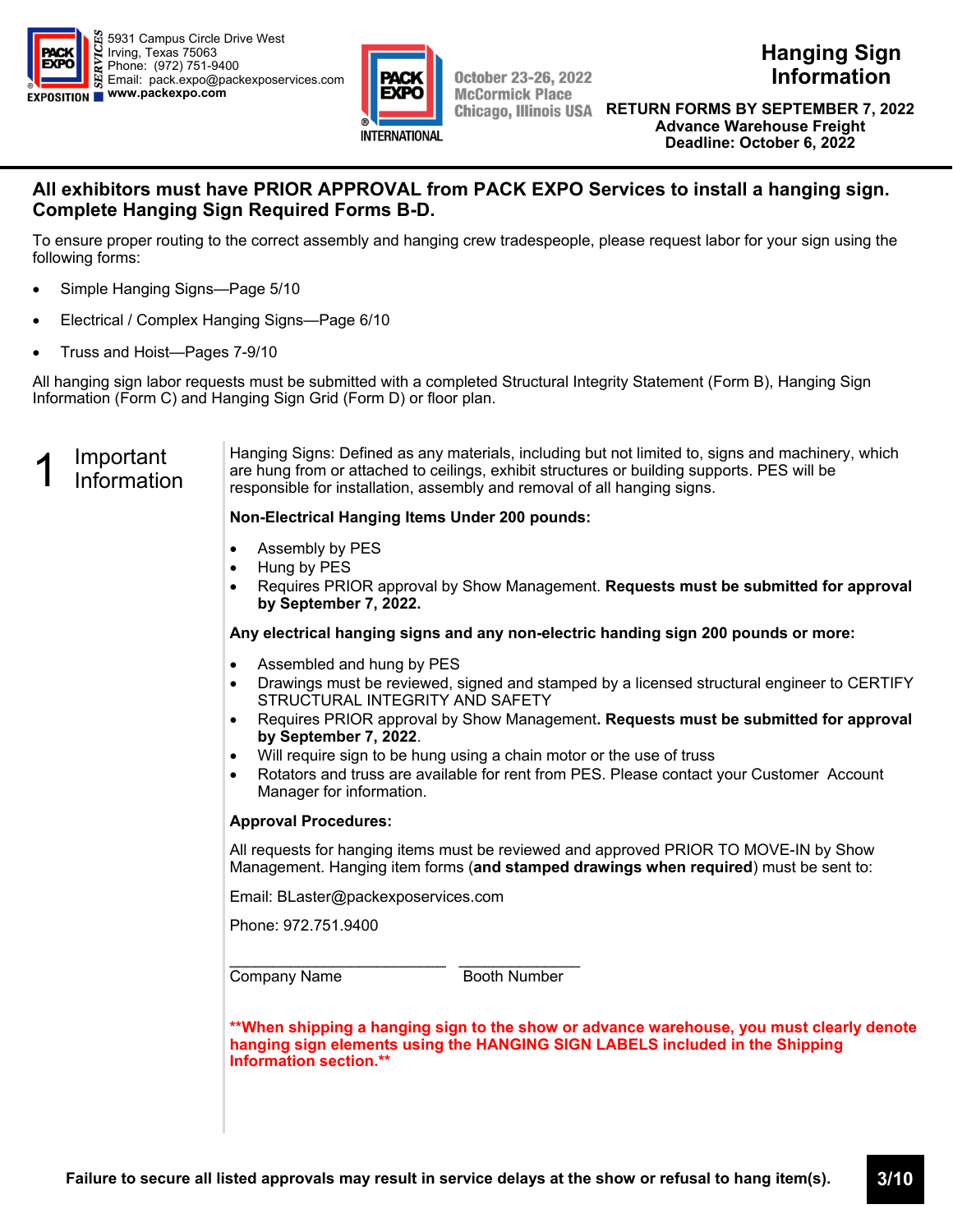



**October 23-26, 2022 McCormick Place** 

**Hanging Sign Information** 

**Discount Deadline: RETURN FORMS BY SEPTEMBER 7, 2022 September 7, 2022 Advance Warehouse Freight (excludes labor) Deadline: October 6, 2022** 

### **All exhibitors must have PRIOR APPROVAL from PACK EXPO Services to install a hanging sign. Complete Hanging Sign Required Forms B-D.**

2 Rules and<br>2 Regulations

**Electrical General** Information **These rules and regulations provide absolute limits which cannot be exceeded under any circumstances or conditions.**

- **1. The TOP of the hanging material may NOT exceed the height limitation specific to your booth type, building, and/or specific show rules.**
- 2. All hanging items, regardless of size, should be constructed of lightweight materials to allow greater flexibility and ease of installation.
- 3. Fire Retardant regulations also apply to hanging items.
- 4. Hanging material pick-points must be pre-fabricated and ready for use.
- 5. The exact placement of any hanging items shall be determined by PACK EXPO Services to ensure minimum stress to the supporting framework and avoid contact with fire retardant beams.
- 6. No hanging items are to be hung from any electrical fixtures, raceways, water, gas, air, fire protection, communications lines, piping, supports or hangers.
- 7. All electrical and neon items must conform to the National Electrical Code and Local Electrical Code.
- 8. We reserve the right to refuse to hang any items that do not meet safety specifications. We will only hang items with approved hanging devices and cables that meet our hanging items guidelines.

**PES is responsible for supervision, installation and removal of all electrical hanging signs.**  Supervision of the hanging of your sign will be accomplished by PES. If you wish to be present during installation, it is the responsibility of your company to have a representative available at the time of construction and installation of the hanging sign.

#### **Remember:**

- 1. All signs must be designed to comply with Show Management rules and regulations and facility limitations.
- 2. Make sure all signs have structurally engineered rigging points as well as blueprints displaying a current structural engineer's stamp.
- 3. Make sure your electrical hanging sign is in working order and in accordance with the National Electric Code. Place your order for electrical services and electrical labor on the Electrical Services Order Form.
- 4. Include exhibitor contact information with the order.
- 5. Include engineer-stamped assembly and hanging instructions with the order. PES accepts no liability for any work completed without such instructions, when required. Work is done at exhibitor's risk and exhibitor shall indemnify and defend PES and Show Management from any claims arising out of or related to the installation of any sign without approval drawings.
- 6. Setup instructions must be provided for signs needing assembly.
- 7. All electrical sign rigging must be approved by PES.

# **Pricing** The guaranteed Advanced Rate will be applied rather than the Standard Rate if the following conditions are met:<br>1. Hanging Sign is received at the advanced warehouse by 10/6/22 **conditions are met:**

- 1. Hanging Sign is received at the advanced warehouse by 10/6/22
- 2. Hanging sign is separated and clearly marked with the specific hanging sign labels included in this manual
- 3. All required paperwork is submitted to PES prior to 9/7/22
- 4. Your hanging sign request has been approved for install by show management \*\*\*\*If these conditions are met, your sign will be hung by PES at the most convenient time based on schedule and freight congestion.

**Standard Rates will apply if any of the conditions listed above are NOT met, or if you specifically request to be present to supervise your sign installation.**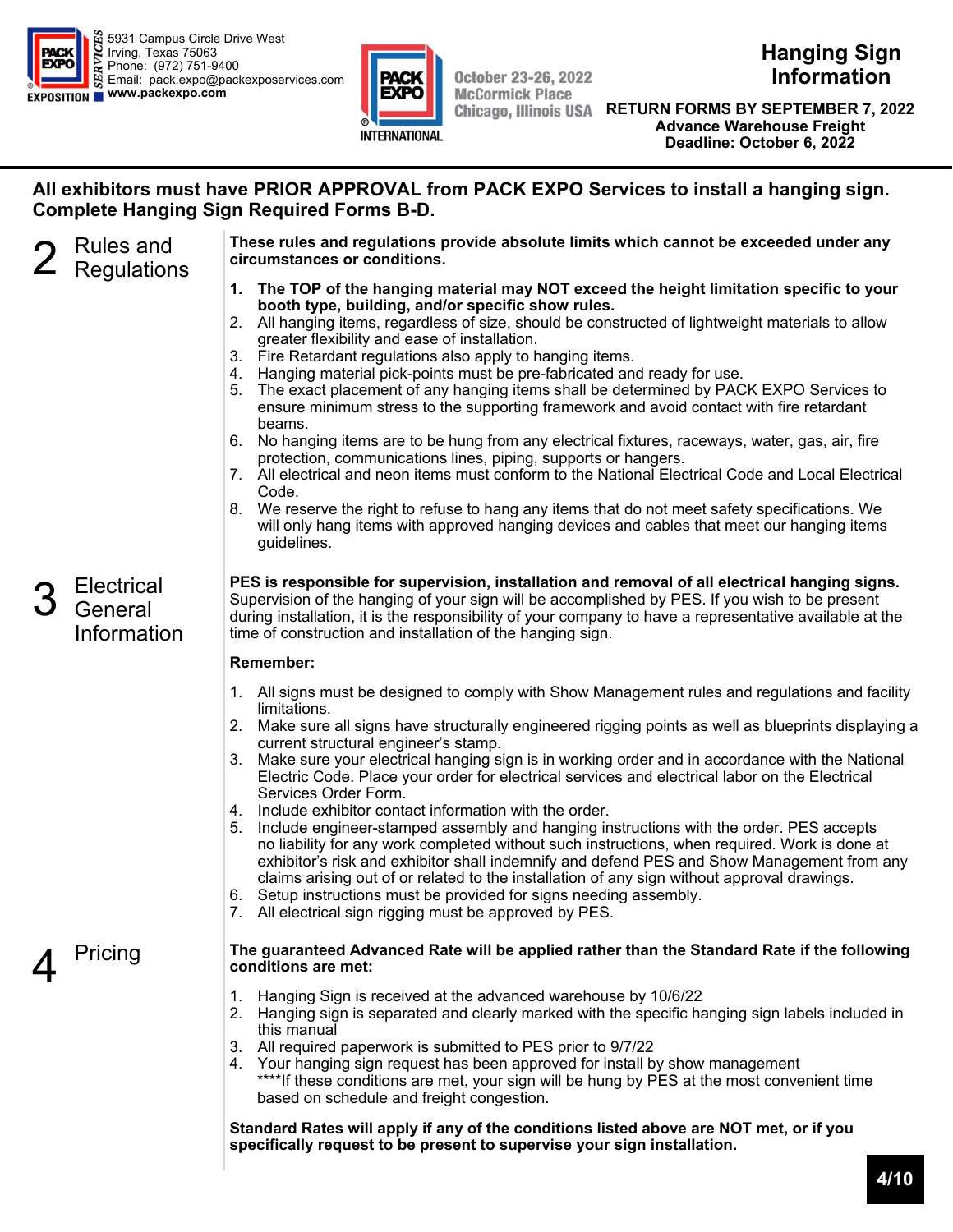



**Simple Hanging Sign Labor** 

**Discount Deadline: Use this form for hanging banners and signs**  under 200lbs., that do not require electricity. **(excludes labor) Advance Rates apply only if the sign arrives at the Advance Warehouse by 10/6/22.** 

#### **ARRANGING FOR THE HANGING OF SIGNAGE**

Additional charges will be calculated based on the information below, and the number of rigging points. Materials necessary for installing the signs will be billed accordingly.

#### **PLEASE SHIP ALL SIGNS TO THE ADVANCE WAREHOUSE, SEPARATED, AND CLEARLY MARKED AS A HANGING SIGN USING THE HANGING SIGN SHIPPING LABELS AVAILABLE ON PAGE 10.**

| <b>Advanced</b><br>Price - DECO | <b>Standard</b><br><b>Price - DECO</b>                                                                                                                                                       |
|---------------------------------|----------------------------------------------------------------------------------------------------------------------------------------------------------------------------------------------|
| \$643.20                        | 739.75<br>SS.                                                                                                                                                                                |
| N/A                             | \$949.95                                                                                                                                                                                     |
| N/A                             | \$1,210.15                                                                                                                                                                                   |
| \$124.75                        | 138.15<br>SS.                                                                                                                                                                                |
| N/A                             | \$214.30                                                                                                                                                                                     |
| N/A                             | \$432.75                                                                                                                                                                                     |
|                                 | 2 Person condor crew - ST<br>2 Person condor crew - OT<br>2 Person condor crew - DT<br><b>Additional Assembly - ST</b><br><b>Additional Assembly - OT</b><br><b>Additional Assembly - DT</b> |

Advance Rates Apply: If your sign is approved by show management, arrives at the advance warehouse, and Hanging Sign Required Forms B-D are submitted, by October 6, 2022, your sign will be hung by PES at the most convenient time. This may be before your official target move-in date.

Standard Rates Apply: If the order and sign are not received at the advance warehouse by October 6, 2022, standard rates will apply. The sign will be assembled and hung when equipment and labor become available, and any freight congestion is resolved. PES will begin the assembly and hanging of signs as soon as the hall is accessible.

Set-up instructions must be provided for sign(s).

For exhibitors wishing to be present to supervise the installation of a hanging sign, standard rates will apply. It will be the responsibility of your company to have a representative available at the time of construction and installation of the hanging sign. Please fill out Exhibitor Supervised below.

#### **Suspended Sign and Assembly Labor will be charged a minimum of one hour of installation, with half-hour increments thereafter. Dismantle of suspended sign services will be billed on actual hours. All materials needed, for the rigging of sign elements supplied by PES, will be billed on actual usage.**

### **EXHIBITOR SUPERVISED ONLY (Standard Rates will apply.)**

| l Procedure      | Date | <b>Est. Start</b> | Est. End |  | $\vert$ # of Laborers $\vert$ # of Hrs. Total Labor Hrs. | Rate | Amount |
|------------------|------|-------------------|----------|--|----------------------------------------------------------|------|--------|
| I Installation   |      |                   |          |  |                                                          |      |        |
| <b>Dismantle</b> |      |                   |          |  |                                                          |      |        |

#### **EQUIPMENT AND 2 PERSON CREW**

Minimum: Half Hour Straight Time: Monday through Friday, 8:00 am to 4:30 pm Overtime: Monday through Friday, Before 8:00 am and After 4:30 pm; First (8) hours at work on Saturday up to 4:30 pm After (8) hours at work on Saturday, or after 4:30 pm on Saturday; All day Sunday and Holidays Crew Size: Minimum of 2 person crew under normal circumstances. However, at PES discretion, based on scope of work and safety, 3 or more laborers may be required. McCormick Place will require at least one motorized hoist installed by electricians for signs weighing over 200lbs.

NOTE: Show breaks at 3:00 pm on Wednesday, October 26. Work performed from 4:30 pm to 8:30 pm will be charged as Straight Time; 8:30 pm to Midnight, work shall be charged at Overtime (time and a half).

The Hanging Sign Required Forms B-D, must be completed in order to have your hanging sign approved.

#### Exhibiting Company: Print Name: Booth Number: Date: **ADDITIONAL INFORMATION CALCULATING YOUR TOTAL**  All signs must be approved by Show Management to be hung. Signs without approval will NOT be hung. **TOTAL**

Authorizer's Signature:

**5/10**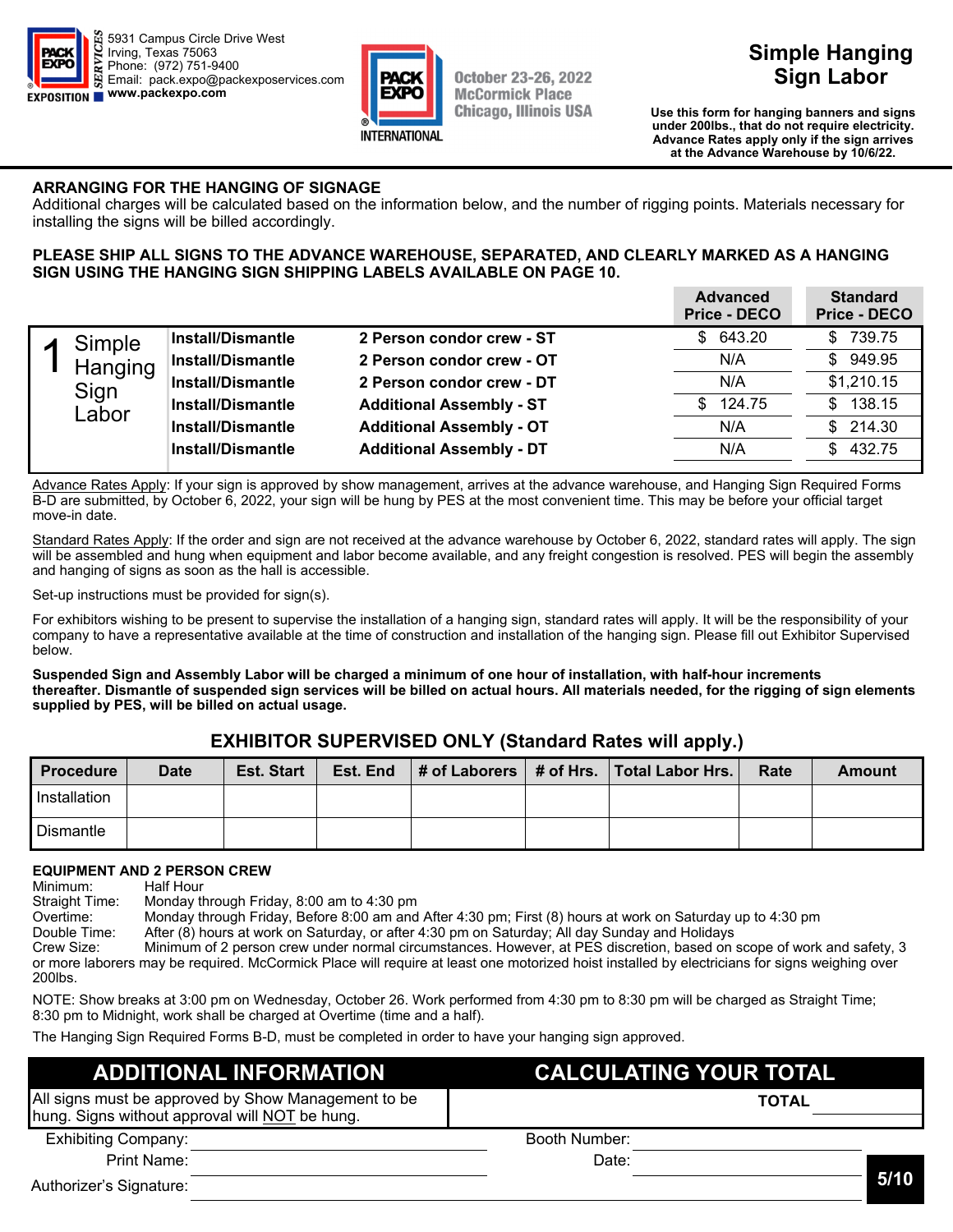



# **Electrical/Complex Hanging Sign Labor**

**Discount Deadline: Use this form for signs over 200lbs. and any Sign that requires electrical services. (excludes labor) Advance Rates apply only if the sign arrives at the Advance Warehouse by 10/6/22.** 

#### **ARRANGING FOR THE HANGING OF SIGNAGE**

Additional charges will be calculated based on the information below, and the number of rigging points. Materials necessary for installing the signs will be billed accordingly.

#### **PLEASE SHIP ALL SIGNS TO THE ADVANCE WAREHOUSE, SEPARATED, AND CLEARLY MARKED AS A HANGING SIGN USING THE HANGING SIGN SHIPPING LABELS AVAILABLE ON PAGE 10.**

|  |             |                               |                            | <b>Advanced</b><br><b>Price - DECO</b> | <b>Standard</b><br><b>Price - DECO</b> | Price -<br><b>ELECTRICAL</b> |
|--|-------------|-------------------------------|----------------------------|----------------------------------------|----------------------------------------|------------------------------|
|  | Electrical/ | <b>Install/Dismantle - ST</b> | 2 Person condor crew       | \$643.20                               | 739.75<br>\$.                          | 666.00<br>S                  |
|  | Complex     | <b>Install/Dismantle - OT</b> | 2 Person condor crew       | N/A                                    | 949.95<br>\$.                          | 779.65<br>S                  |
|  | Hanging     | <b>Install/Dismantle - DT</b> | 2 Person condor crew       | N/A                                    | \$1,210.15                             | 887.55<br>\$.                |
|  | Sign        | <b>Install/Dismantle - ST</b> | <b>Additional Assembly</b> | 124.75<br>\$                           | 138.15<br>\$.                          | 125.60<br>\$                 |
|  | Labor       | <b>Install/Dismantle - OT</b> | <b>Additional Assembly</b> | N/A                                    | 214.30<br>\$.                          | 185.25<br>S                  |
|  |             | <b>Install/Dismantle - DT</b> | <b>Additional Assembly</b> | N/A                                    | 432.75<br>\$.                          | 243.20<br>S.                 |
|  |             |                               |                            |                                        |                                        |                              |

Advance Rates Apply: If your sign is approved by show management, arrives at the advance warehouse, and Hanging Sign Required Forms B-D are submitted by October 6, 2022, your sign will be hung by PES at the most convenient time. This may be before your official target move-in date.

Standard Rates Apply: If the order and sign are not received at the advance warehouse by October 6, 2022, standard rates will apply. The sign will be assembled and hung when equipment and labor become available, and any freight congestion is resolved. PES will begin the assembly and hanging of signs as soon as the hall is accessible.

Set-up instructions must be provided for sign(s).

For exhibitors wishing to be present to supervise the installation of a hanging sign, standard rates will apply. It will be the responsibility of your company to have a representative available at the time of construction and installation of the hanging sign. Please fill out Exhibitor Supervised below.

#### **Suspended Sign and Assembly Labor will be charged a minimum of one hour of installation, with half-hour increments thereafter. Dismantle of suspended sign services will be billed on actual hours. All materials needed, for the rigging of sign elements supplied by PES, will be billed on actual usage.**

### **EXHIBITOR SUPERVISED ONLY (Standard Rates will apply.)**

| <b>Procedure</b> | <b>Date</b> | <b>Est. Start</b> | Est. End |  | $\vert$ # of Laborers $\vert$ # of Hrs. $\vert$ Total Labor Hrs. $\vert$ | Rate | Amount |
|------------------|-------------|-------------------|----------|--|--------------------------------------------------------------------------|------|--------|
| Installation     |             |                   |          |  |                                                                          |      |        |
| Dismantle        |             |                   |          |  |                                                                          |      |        |

#### **EQUIPMENT AND 2 PERSON CREW**

Minimum: Half Hour Straight Time: Monday through Friday, 8:00 am to 4:30 pm Overtime: Monday through Friday, Before 8:00 am and After 4:30 pm; First (8) hours at work on Saturday up to 4:30 pm After (8) hours at work on Saturday, or after 4:30 pm on Saturday; All day Sunday and Holidays Crew Size: Minimum of 2 person crew under normal circumstances. However, at PES discretion, based on scope of work and safety, 3 or more laborers may be required. McCormick Place will require at least one motorized hoist installed by electricians for signs weighing over 200lbs. NOTE: Show breaks at 3:00 pm on Wednesday, October 26. Work performed from 4:30 pm to 8:30 pm will be charged as Straight Time;

8:30 pm to Midnight, work shall be charged at Overtime (time and a half).

The Hanging Sign Required Forms B-D, must be completed in order to have your hanging sign approved.

| <b>ADDITIONAL INFORMATION</b>                                                                         | <b>CALCULATING YOUR TOTAL</b> |              |  |  |
|-------------------------------------------------------------------------------------------------------|-------------------------------|--------------|--|--|
| All signs must be approved by Show Management to be<br>hung. Signs without approval will NOT be hung. |                               | <b>TOTAL</b> |  |  |
| <b>Exhibiting Company:</b>                                                                            | Booth Number:                 |              |  |  |
| Print Name:                                                                                           | Date:                         |              |  |  |
| Authorizer's Signature:                                                                               |                               | 6/10         |  |  |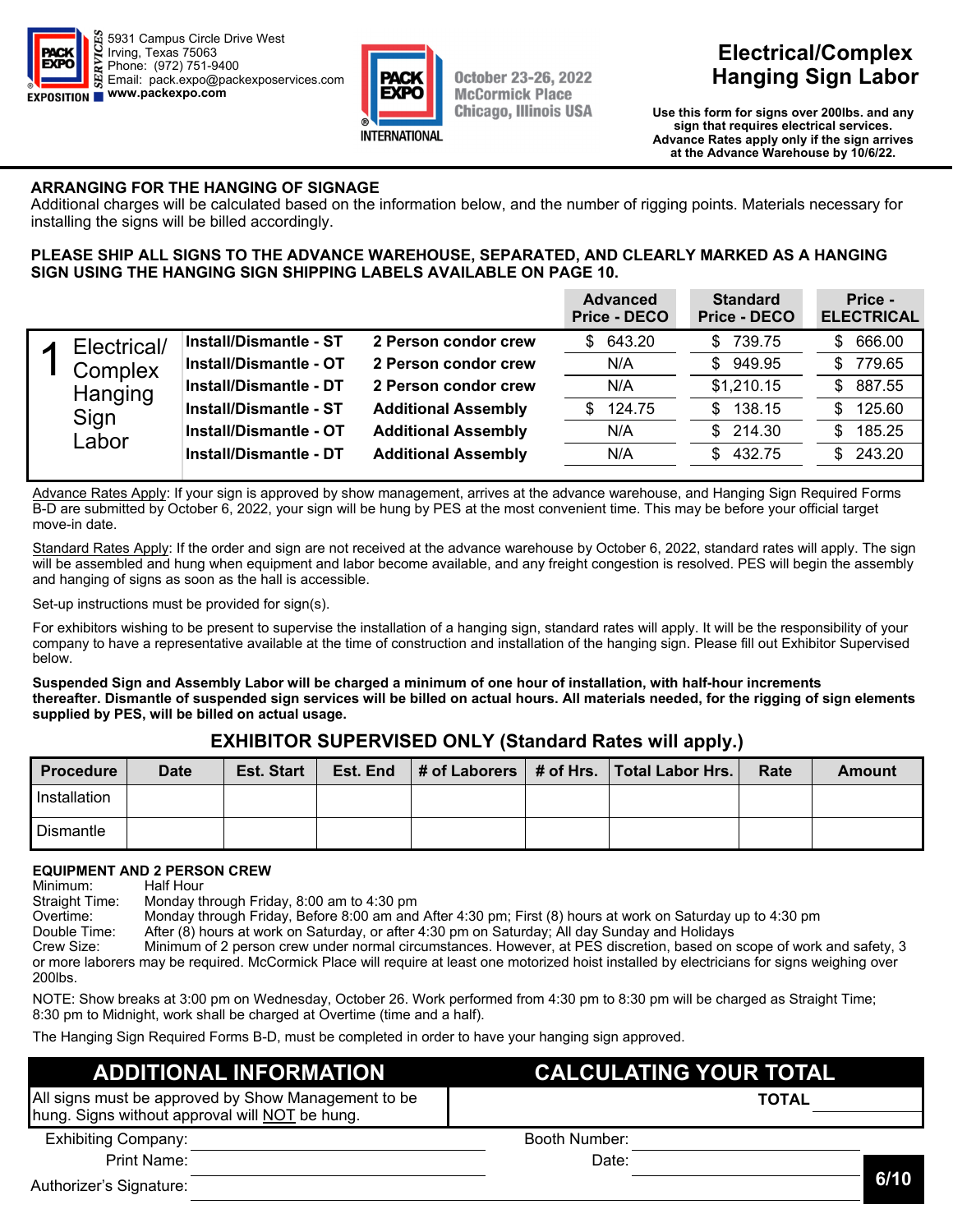



**Truss and Hoist** 

**Discount Deadline: September 7, 2022 (excludes labor)** 

### **Truss and Hoist** Information

PES is responsible for supervision, assembly, installation, and removal of all truss. If you wish your representative to be present during the assembly, installation and removal of your truss, please check the appropriate box on the Hanging Sign/Truss Order Form.

#### **If you plan to provide your own truss, remember:**

- 1. All truss must be designed to comply with Show Management rules and regulations, and facility limitations.
- 2. All truss must be from a recognized manufacturer. Manufacturer load specifications for your truss must be at show site prior to rigging.
- 3. Climbing on truss is strictly prohibited.
- 4. All lamps and fixtures to be attached to truss must be in good working order and in compliance with the National Electrical Code. Place your order for electrical services and electrical labor on the Electrical Services Order Form.
- 5. All hoists must be from a recognized manufacturer and must be in good working order.
- 6. Hoist maintenance records should be available for inspection by PES.
- Show Management reserves the right to refuse to hang any items that do not meet safety specifications.

|        | <b>Description</b>                  | Quantity | <b>Advanced</b><br><b>Price</b> | <b>Standard</b><br><b>Price</b> |          | <b>Total</b> |
|--------|-------------------------------------|----------|---------------------------------|---------------------------------|----------|--------------|
| Truss  | One Ton Hoist                       | х        | N/A                             | \$570.75                        | $=$      |              |
| and    | Half Ton Hoist                      |          | N/A                             | \$550.25                        | $=$      |              |
| Motor  | 20.5" Box Truss (per foot) - Silver | х        | \$27.40                         | \$39.15                         | $=$      |              |
| Rental | 12" Box Truss (per foot) - Silver   | X        | \$24.65                         | \$35.25                         | $=$      |              |
|        | Corner Blocks                       | X        | \$80.95                         | \$115.65                        | $\equiv$ |              |
|        | Small Rotator under 100lbs.         | х        | \$288.80                        | \$412.60                        | $\equiv$ |              |
|        | Large Rotator                       | х        | \$576.25                        | \$823.25                        | $\equiv$ |              |
|        |                                     |          |                                 |                                 |          |              |

**For more information, on rules and pricing for truss and lighting, see page 2/10.** 

**Cancellation Policy:** Cancellations received after 10/13/22 will be billed at 100%.

| <b>ADDITIONAL INFORMATION</b>                                    | <b>CALCULATING YOUR TOTAL</b> |      |  |
|------------------------------------------------------------------|-------------------------------|------|--|
| All signs must be approved by Show Management                    | Subtotal                      |      |  |
| prior to being hung. Signs without approval will NOT be<br>hung. | Add 9% Rental Tax             |      |  |
|                                                                  | <b>TOTAL</b>                  |      |  |
| <b>Exhibiting Company:</b>                                       | Booth Number:                 |      |  |
| Print Name:                                                      | Date:                         |      |  |
| Authorizer's Signature:                                          |                               | 7/10 |  |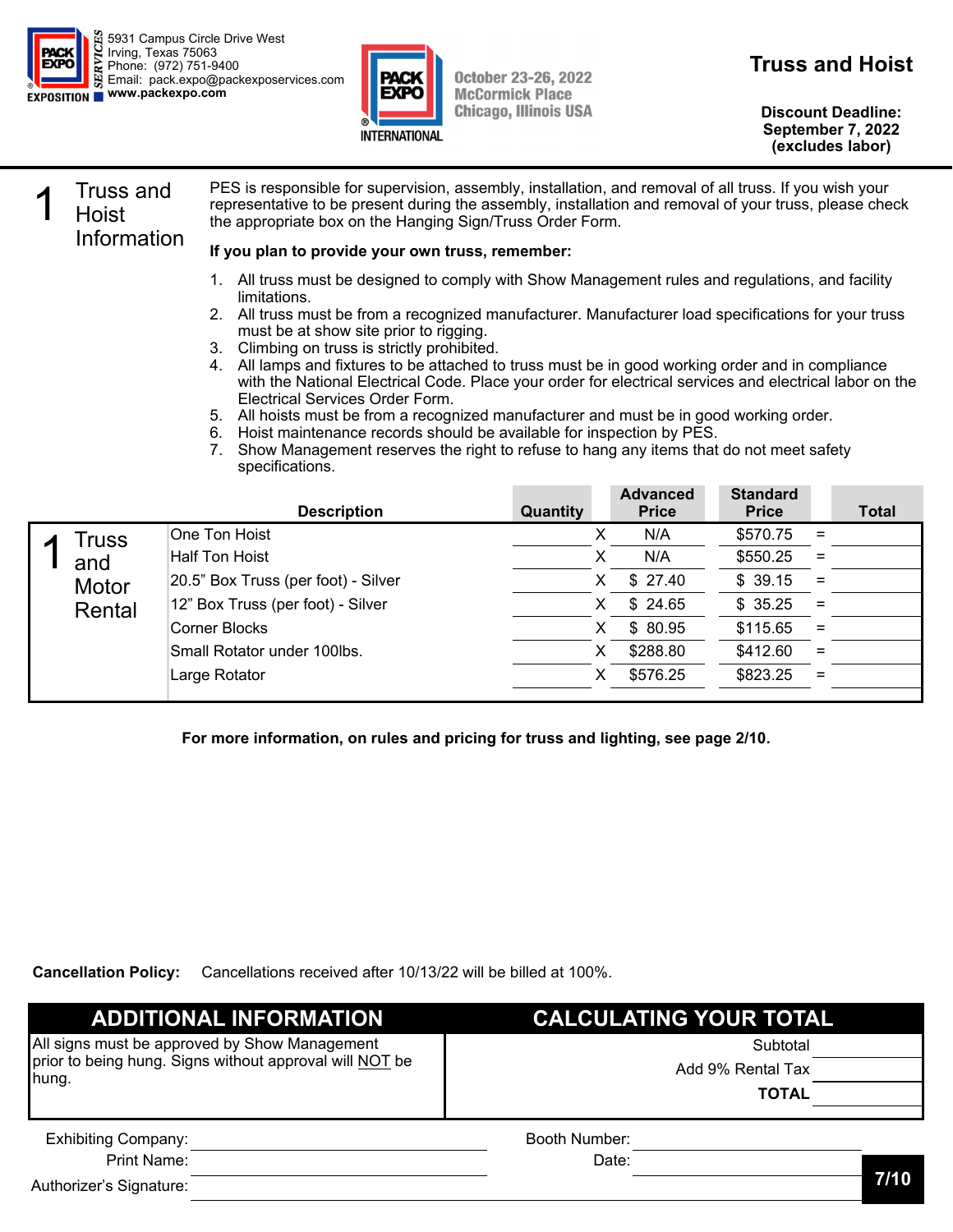



**Discount Deadline: September 7, 2022 (excludes labor)** 

#### **By signing and delivering this form to PACK EXPO Services, Customer agrees to all terms and conditions printed in the service kit. To receive the discount, PES must receive your order, along with full payment, by the deadline date above. All other orders will be processed at the regular rate. No credits will be issued on services installed as ordered, even if they are not used.**

PES is responsible for assembling and hanging all truss. However, your Company may have a representative available at the time of installation. If no one is present at the pre-assigned time, PES will install your truss on your behalf with PES supervision. PES will operate all lifts.

- All rigging must comply with McCormick Place and Show Management rules and regulations, and facility limitations.
- All overhead rigging and flown objects must be assembled and disassembled by PES. Exhibitor's display company and/or I&D representatives may supervise only, and will not be allowed to assemble/disassemble or install and remove rigging and flown objects. No one other than PES employees will be permitted in lifts.
- PES requires an engineered print of all truss and lighting rigging, including rigging point loads per our facility agreement. Failure to provide a DWG file of the rigging plot with load and required information three (3) weeks prior to move-in, may prohibit your rig from being hung.
- **Time will commence per exhibitor's request. Failure to start at the time requested will result in a four (4) hour minimum charge per stagehand person requested, unless 24-hour advance notice is provided in writing.**
- **Stagehand labor is based on a four (4) hour minimum.**
- **During run of show, there will be a 2-hour turn on/2-hour turn off charge, based on the four (4) hour minimum.**
- PES Stagehands install/dismantle all programmable dimmable lighting fixtures, video walls, audio, and projection.
- For Pre-Rigging, please contact PES for availability.

| LIGHTING DESIGNER INFORMATION - NOTE: MCCORMICK PLACE RIGGING REGULATIONS MUST BE ADHERED TO. |          |  |  |  |  |  |
|-----------------------------------------------------------------------------------------------|----------|--|--|--|--|--|
| Name:                                                                                         | Phone: ( |  |  |  |  |  |
| Company Name:                                                                                 |          |  |  |  |  |  |

|                                                                                                              |          |                                                                                                               | Quantity | <b>Advanced</b><br><b>Price</b> | <b>Standard</b><br><b>Price</b> |  | Total |
|--------------------------------------------------------------------------------------------------------------|----------|---------------------------------------------------------------------------------------------------------------|----------|---------------------------------|---------------------------------|--|-------|
|                                                                                                              | Truss/   | Specify Size: 20-1/2" x 20-1/2" Box _____ or 12" x 12" Box ____                                               |          |                                 |                                 |  |       |
|                                                                                                              | Lighting | Package 1                                                                                                     |          | $X$ \$ 6,641.60                 | $$9,488.00 =$                   |  |       |
|                                                                                                              | Packages | 20' Truss, 10 Par Cans or Lekos, 2 Chain Hoists, Rigging, Scissor Lift/Boom Lift                              |          |                                 |                                 |  |       |
|                                                                                                              |          | Package 2                                                                                                     |          | $X$ \$12,353.40 \$17,647.75 =   |                                 |  |       |
|                                                                                                              |          | 80' Truss, 16 Par Cans or Lekos, 4 Chain Hoists, Rigging, Scissor Lift/Boom Lift, Dimmers/Control<br>Console  |          |                                 |                                 |  |       |
|                                                                                                              |          | Package 3                                                                                                     |          | X \$16,736.95                   | $$23,909.85 =$                  |  |       |
|                                                                                                              |          | 160' Truss, 32 Par Cans or Lekos, 8 Chain Hoists, Rigging, Scissor Lift/Boom Lift, Dimmers/Control<br>Console |          |                                 |                                 |  |       |
|                                                                                                              |          | Package 4                                                                                                     |          | X \$24,175.50                   | $$34,536.50 =$                  |  |       |
| 250' Truss, 50 Par Cans or Lekos, 9 Chain Hoist, Rigging, Scissor Lift/Boom Lift, Dimmers/Control<br>Console |          |                                                                                                               |          |                                 |                                 |  |       |
|                                                                                                              |          | Additional Theatrical Lighting available upon request when ordering package.                                  |          |                                 |                                 |  |       |

| <b>Additional Historical Eighting available apoll request milen ordering package.</b> |             |         |              |                         |            |  |
|---------------------------------------------------------------------------------------|-------------|---------|--------------|-------------------------|------------|--|
| Lekos (575 watts)                                                                     | Par 64's 1K |         | Robotic Type |                         | Color Gels |  |
| Cable Package                                                                         |             | Dimmers |              | <b>Silver Pair Bars</b> |            |  |

**Cancellation Policy:** Cancellations received after 10/13/22 will be billed at 100%.

| <b>ADDITIONAL INFORMATION</b>                                    | <b>CALCULATING YOUR TOTAL</b> |  |  |  |
|------------------------------------------------------------------|-------------------------------|--|--|--|
| All signs must be approved by Show Management                    | Subtotal                      |  |  |  |
| prior to being hung. Signs without approval will NOT<br>be hung. | <b>TOTAL</b>                  |  |  |  |
| <b>Exhibiting Company:</b>                                       | Booth Number:                 |  |  |  |
| Print Name:                                                      | Date:<br>014 A                |  |  |  |

Authorizer's Signature: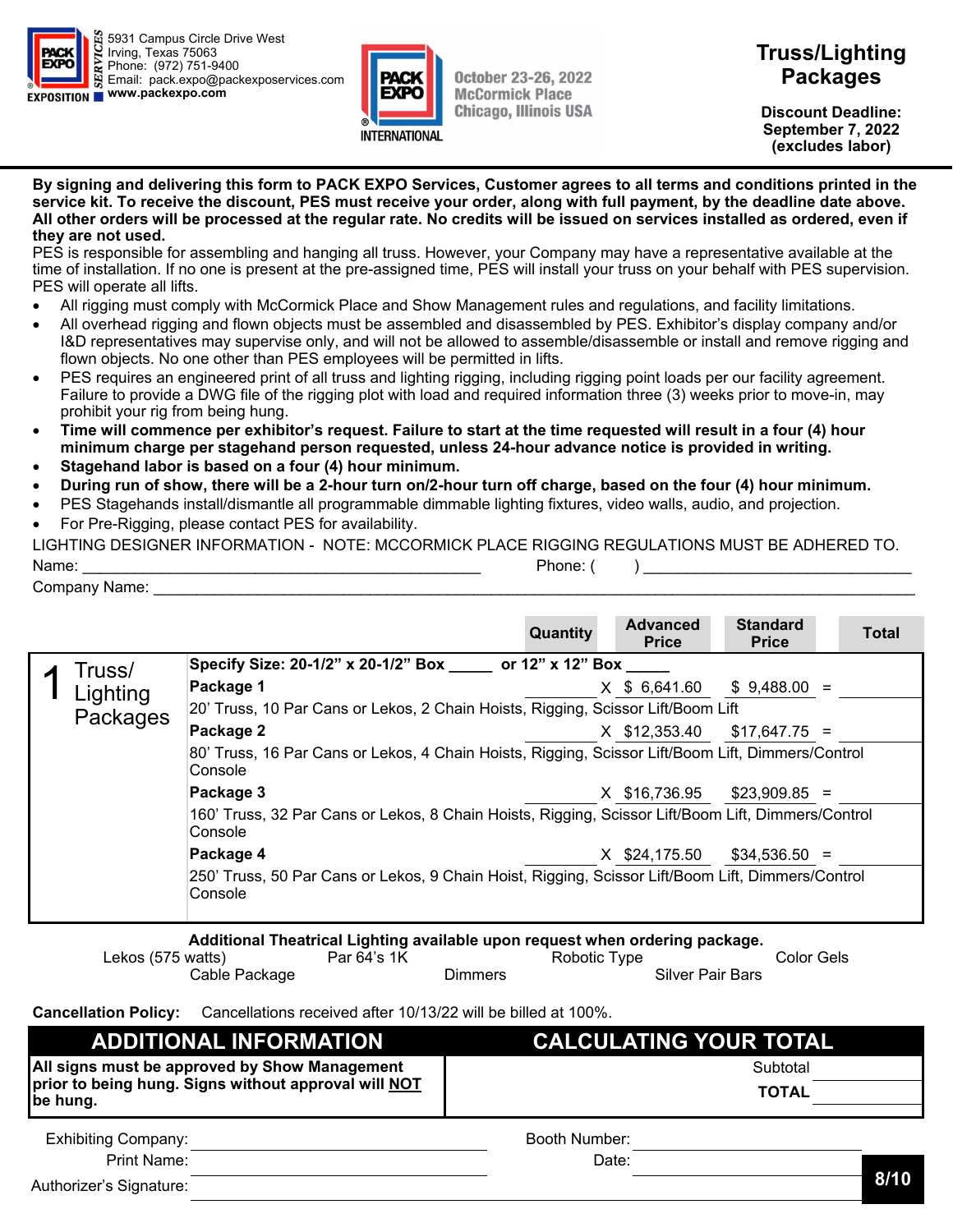



**No Discount Applies. September 7, 2022** 

#### **ARRANGING FOR THE HANGING OF SIGNAGE**

Additional charges will be calculated based on the information below as well as the number of rigging points. Materials necessary for installing the signs will be billed accordingly.

#### **PLEASE SHIP ALL SIGNS TO THE ADVANCE WAREHOUSE, SEPARATED, AND CLEARLY MARKED AS A HANGING SIGN USING THE HANGING SIGN SHIPPING LABELS AVAILABLE ON PAGE 10.**

|                              |                                                             | <b>Straight</b><br><b>Time</b> | Overtime | <b>Double</b><br><b>Time</b> |
|------------------------------|-------------------------------------------------------------|--------------------------------|----------|------------------------------|
| Truss                        | ELECTICAL - Install/Dismantle 2 man condor crew             | \$666.00                       | \$779.65 | \$887.55                     |
| and<br><b>Hoist</b><br>Labor | <b>ELECTICAL - Install/Dismantle Additional Electrician</b> | \$125.60                       | \$185.25 | \$243.20                     |

#### **EXHIBITOR SUPERVISED ONLY (Standard Rates will apply.)**

| <b>Procedure</b> | <b>Date</b> | <b>Est. Start</b> | Est. End |  | $\vert$ # of Laborers $\vert$ # of Hrs. Total Labor Hrs. | Rate | Amount |
|------------------|-------------|-------------------|----------|--|----------------------------------------------------------|------|--------|
| I Installation   |             |                   |          |  |                                                          |      |        |
| <b>Dismantle</b> |             |                   |          |  |                                                          |      |        |

Describe work to be done:

#### **Truss and motors used for installation will be:**

Rented from PES **Exhibitor** Supplied

#### **EQUIPMENT AND 2 LABORER CREW**

| Minimum:     | Half Hour                                                                                                                                                                                              |
|--------------|--------------------------------------------------------------------------------------------------------------------------------------------------------------------------------------------------------|
|              | Straight Time: Monday through Friday, 8:00 am to 4:30 pm                                                                                                                                               |
| Overtime:    | Monday through Friday, Before 8:00 am and After 4:30 pm; First (8) hours at work on Saturday up to 4:30 pm                                                                                             |
| Double Time: | After (8) hours at work on Saturday, or after 4:30 pm on Saturday; All day Sunday and Holidays                                                                                                         |
| Crew Size:   | Minimum of 2 laborer crew under normal circumstances. However, at PES discretion, based on scope of work                                                                                               |
| and          | safety, 3 or more laborers may be required. McCormick Place will require at least one motorized hoist installed                                                                                        |
| by           | electricians for signs weighing over 200lbs.                                                                                                                                                           |
| NOTE:        | Show breaks at 3:00 pm on Wednesday, October 26. Work performed from 4:30 pm to 8:30 pm will be<br>charged as Straight Time; 8:30 pm to Midnight, work shall be charged at Overtime (time and a half). |

The Hanging Sign Required Forms B-D, must be completed in order to have your hanging sign approved.

**Cancellation Policy:** Cancellations received after 10/13/22 will be billed at 100%.

| <b>ADDITIONAL INFORMATION</b>                                                                         | <b>CALCULATING YOUR TOTAL</b> |      |
|-------------------------------------------------------------------------------------------------------|-------------------------------|------|
| All signs must be approved by Show Management to<br>be hung. Signs without approval will NOT be hung. | <b>TOTAL</b>                  |      |
| <b>Exhibiting Company:</b>                                                                            | Booth Number:                 |      |
| Print Name:                                                                                           | Date:                         |      |
| Authorizer's Signature:                                                                               |                               | 9/10 |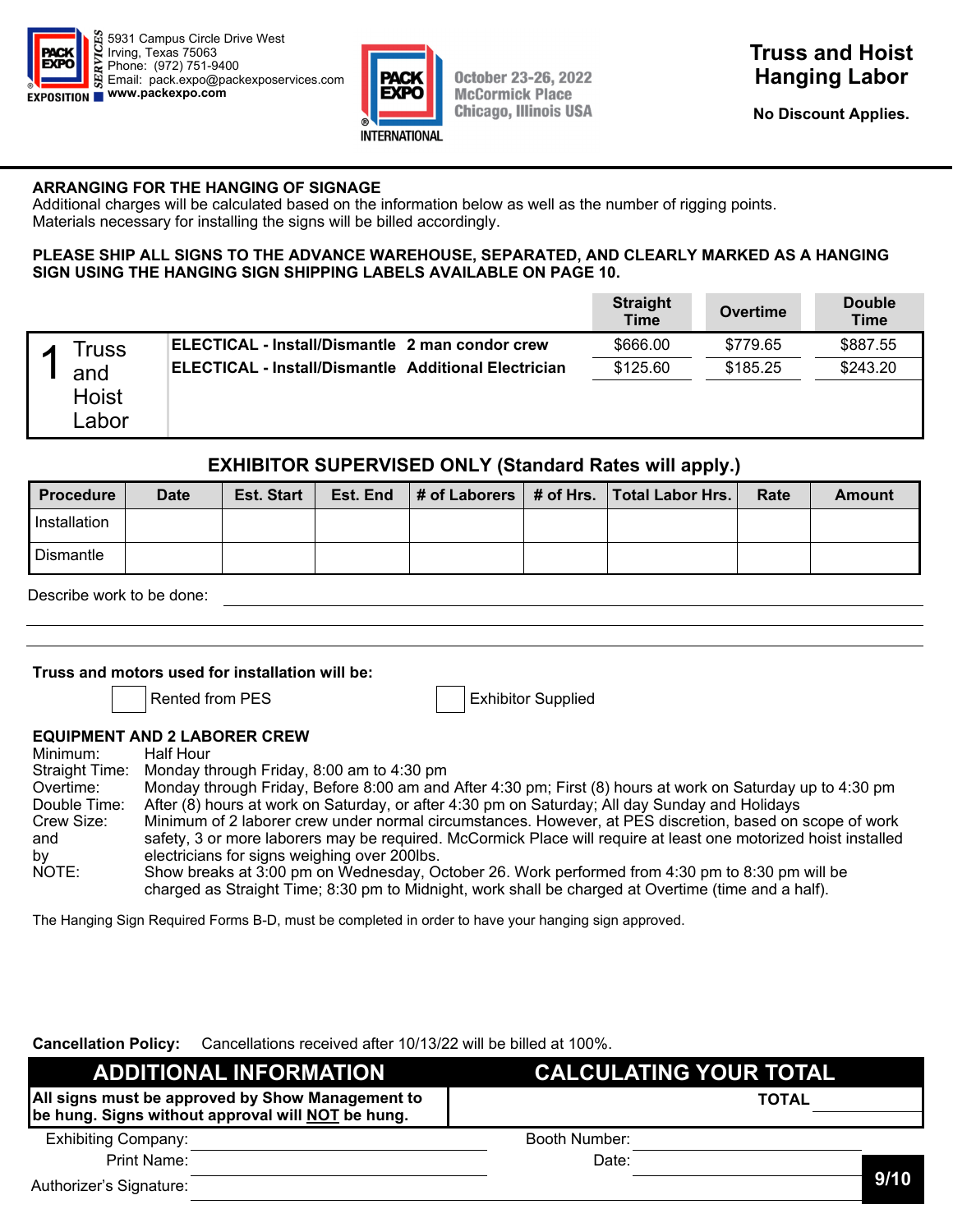



**October 23-26, 2022 McCormick Place** 

**Hanging Sign Required Forms** 

**Discount Deadline: RETURN FORMS BY SEPTEMBER 7, 2022 September 7, 2022 Advance Warehouse Freight (excludes labor) Deadline: October 6, 2020** 

# **Required Suspended Sign Forms**

### **This form must be submitted and show management approval received prior to placing any orders on forms 5-9. No signs will be hung without show management approval.**

# **Instructions**

- **1. Please fill out the following three pages. If you have a scaled floorplan with orientation to the booths surrounding your booth, you can substitute that instead of page D.**
- **2. Please fill out a separate page C for each sign that will be hung in your booth.**
- **3. After completing your required forms, you can either email those to your Customer Account Manager, or you can upload to your booth online. If you want to upload, you will log into Cyber Services (your order services homepage), and towards the bottom right corner you will press the "File Uploads" tab. You will then upload your three required pages. (If you have multiple signs, please fill out a form C for each sign.)**

| C<br>$\leftarrow$<br>$\rightarrow$ | A cyberservices.theexpogroup.com/Home/?ShowID=202201013                                 |         |                                                                                                         | $\mathbf{A}$ $\mathbf{A}$ $\mathbf{B}$ $\mathbf{C}$<br>日 ☆<br>$\cdot$ : |
|------------------------------------|-----------------------------------------------------------------------------------------|---------|---------------------------------------------------------------------------------------------------------|-------------------------------------------------------------------------|
| PACK EXPO 2022 Chicago             | McCormick Place   Chicago, IL<br>October 23-26, 2022                                    |         |                                                                                                         | Booth 30000 - THE EXPO GROUP                                            |
| <b>PACK</b><br>EXPO                | SHOW INFO Y<br>ACCOUNT INFO Y<br>HOME                                                   | ORDER Y |                                                                                                         | $\alpha$                                                                |
|                                    | Your cart is empty.<br>Complete your order by 09/07/2022 to receive discounted pricing. |         | October 23-26, 2022<br>McCormick Place<br>Chicago, Illinois USA<br>PACK<br>EXPO<br><b>INTERNATIONAL</b> |                                                                         |
|                                    | <b>WSTART SHOPPING</b>                                                                  |         | PACK EXPO 2022 Chicago<br>Booth 30000 - THE EXPO GROUP                                                  |                                                                         |
|                                    |                                                                                         |         | ⊙ My Dates                                                                                              |                                                                         |
|                                    |                                                                                         |         | Account Summary                                                                                         |                                                                         |
|                                    |                                                                                         |         | <b>&amp;</b> Utility Placement                                                                          |                                                                         |
|                                    |                                                                                         |         | Billing Info                                                                                            |                                                                         |
|                                    |                                                                                         |         | <b>D</b> Freight Status                                                                                 |                                                                         |
|                                    |                                                                                         |         | <b>C</b> Outbound Shipping                                                                              |                                                                         |
|                                    |                                                                                         |         | Team & Notifications                                                                                    |                                                                         |
|                                    |                                                                                         |         | -<br>- File Uploads                                                                                     |                                                                         |
|                                    |                                                                                         |         | $\mathbb{D}$ Log out                                                                                    | $\boldsymbol{\mathrm{v}}$                                               |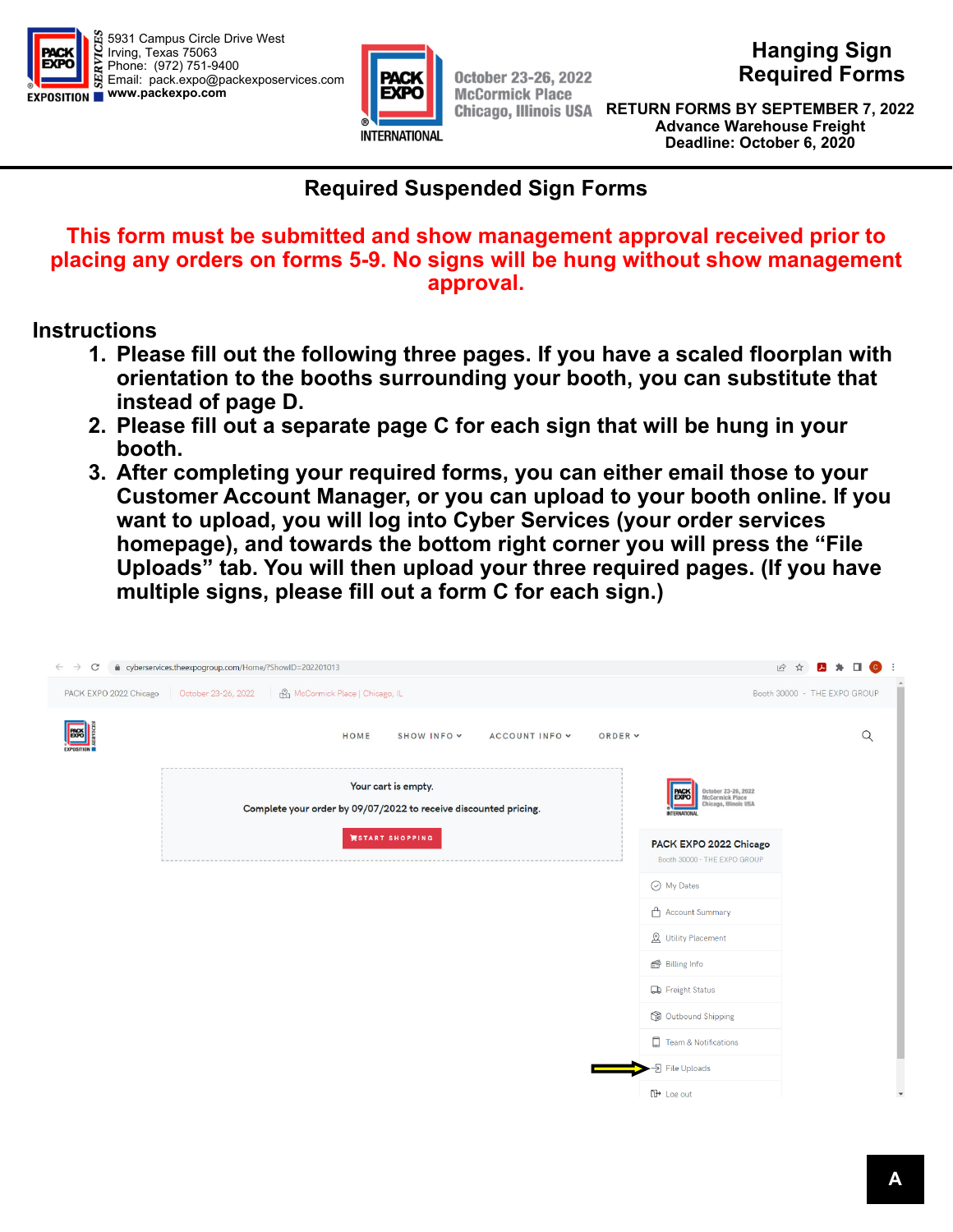



# **Structural Integrity Statement**

**Discount Deadline: RETURN FORMS BY SEPTEMBER 7, 2022 September 7, 2022 Advance Warehouse Freight (excludes labor) Deadline: October 6, 2022** 

### **REQUIRED IF SUBMITTING A HANGING SIGN LABOR FORM REQUIRED FORM**

# STRUCTURAL INTEGRITY STATEMENT

### THIS FORM MUST BE RETURNED FOR ALL CEILING-HUNG STRUCTURES

\_\_\_\_\_\_\_\_\_\_\_\_\_\_\_\_\_\_\_\_\_\_\_\_\_\_\_\_\_\_\_\_\_\_\_\_\_\_\_\_\_\_,the contracted exhibitor at **PACK EXPO International and 2022**, and (if applicable)\_\_\_\_\_\_\_\_\_\_\_\_\_\_\_\_\_\_\_\_\_\_\_\_\_\_\_\_\_\_\_\_\_\_\_\_\_, the display house or builder for the aforementioned exhibitor, do hereby certify and guarantee that the stress points for the hanging structure have been properly engineered and tested. We

further certify that the structure can be hung safely and has been constructed to meet all applicable regulations and safety measures.

We hereby release **PACK EXPO International 2022, PMMI, McCormick Place, PACK EXPO Services,** and their contractors and agents from any liability in connection with this structure, and agree to indemnify and hold harmless from any loss, damage or injury arising from this equipment.

**Exhibitor,** as a material part of the consideration to PACK EXPO Services for material handling and rigging services under this agreement, waives and releases all claims against PACK EXPO Services, its subsidiaries and affiliated companies, their directors, officers, employees and agents with respect to all matters pursuant to this agreement.

| <b>Exhibiting Company:</b> | Booth #:           |  |  |
|----------------------------|--------------------|--|--|
| Authorized Signature:      |                    |  |  |
| Authorized Name:           | Date:              |  |  |
| Display House/Builder:     |                    |  |  |
| (if applicable)            |                    |  |  |
| Authorized Signature:      |                    |  |  |
| <b>Authorized Name:</b>    | Date:              |  |  |
| Onsite Booth Contact:      | Cell Phone Number: |  |  |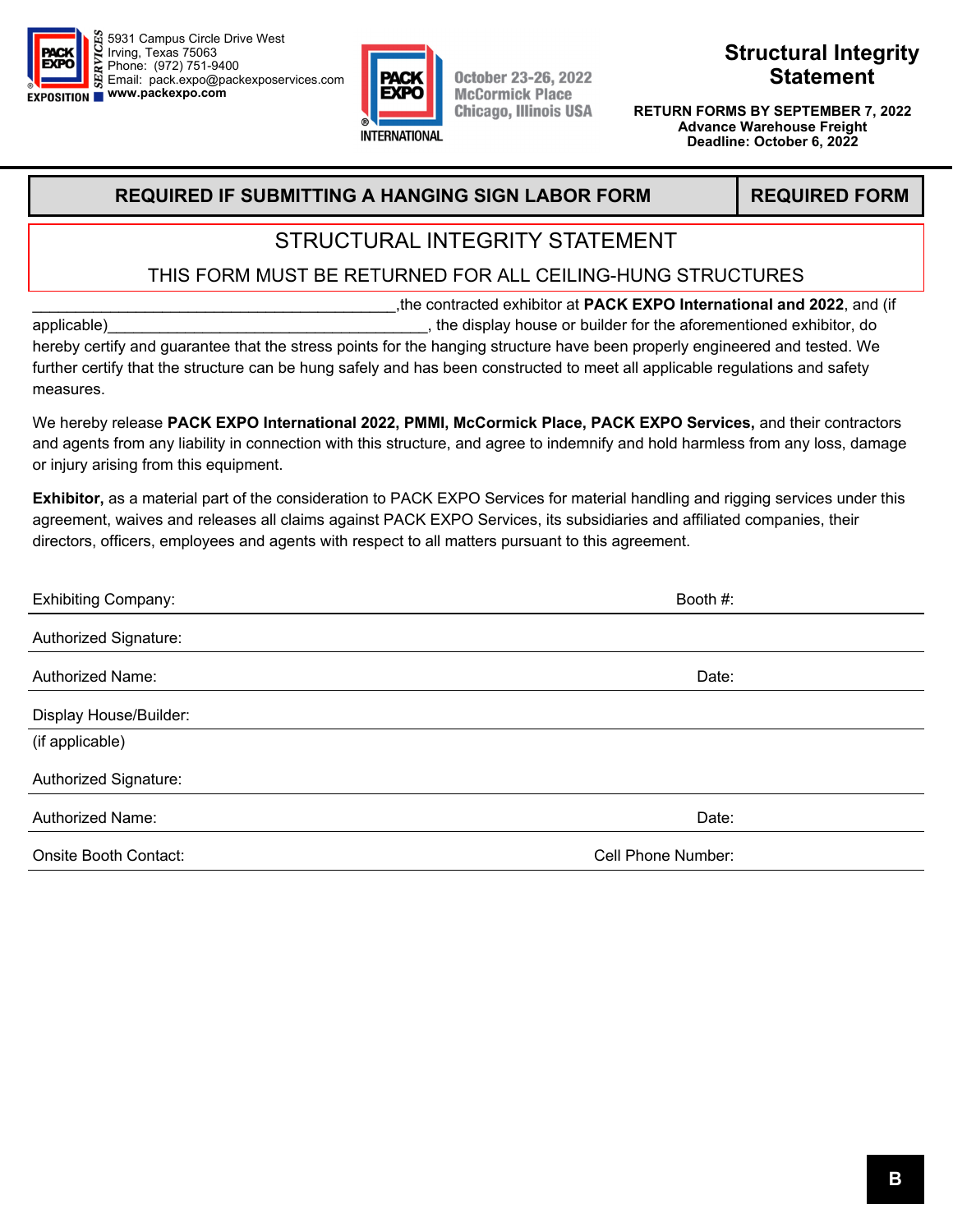

5931 Campus Circle Drive West Irving, Texas 75063 Phone: (972) 751-9400 Email: pack.expo@packexposervices.com **EXPOSITION WWW.packexpo.com** 

Onsite Contact: Onsite Cell #:



**October 23-26, 2022 McCormick Place Chicago, Illinois USA**  **Hanging Sign Details** 

**Discount Deadline: RETURN FORMS BY SEPTEMBER 7, 2022 September 7, 2022 Advance Warehouse Freight (excludes labor) Deadline: October 6, 2022** 

### **Invoicing for sign hanging will be done on actual time and materials used.**

|  |                                        | Must Be Completed (select one sign type per order)                                                                                                                                                                                                                                                                                                                                           |
|--|----------------------------------------|----------------------------------------------------------------------------------------------------------------------------------------------------------------------------------------------------------------------------------------------------------------------------------------------------------------------------------------------------------------------------------------------|
|  | Signage<br><b>Specifications</b>       | A. Is PACK EXPO Services authorized to assemble and hang your sign before you arrive?<br>  Wait For Exhibitor<br><b>OK To Proceed</b><br><b>B.</b> Is your hanging sign electrical?<br>Yes<br><b>No</b><br>(If yes, please remember to order electricity for your hanging sign.)<br>Rotary<br>Lighted<br>C. Type of Sign<br><b>Banner</b><br>1-Sided<br>2-Sided<br>Pockets<br>Grommets       |
|  |                                        | <b>Structural</b><br>Wood<br>Systems<br>Metal<br>Other:                                                                                                                                                                                                                                                                                                                                      |
|  |                                        | <b>Theatrical Truss</b><br>Rented from PES   Exhibitor Supplied<br># of Structural Pick Points: _____<br>Load @ Each Point<br>lbs.                                                                                                                                                                                                                                                           |
|  |                                        | D. Total # of Signs in Booth (a separate form C is required for each sign)<br>Electrical<br>Non-Electrical                                                                                                                                                                                                                                                                                   |
|  |                                        | E. Dimension & Weight of Sign<br>Height __________________________ Length<br>Width $\frac{1}{2}$ width $\frac{1}{2}$ and $\frac{1}{2}$ and $\frac{1}{2}$ and $\frac{1}{2}$ and $\frac{1}{2}$ and $\frac{1}{2}$ and $\frac{1}{2}$ and $\frac{1}{2}$ and $\frac{1}{2}$ and $\frac{1}{2}$ and $\frac{1}{2}$ and $\frac{1}{2}$ and $\frac{1}{2}$ and $\frac{1}{2}$ and $\frac$<br>Weight<br>lbs. |
|  |                                        | F. Shape of Sign<br>Rectangle  Square<br>Triangle<br>Circle<br>Other:                                                                                                                                                                                                                                                                                                                        |
|  |                                        | G. Number of Feet From Floor to Top of Sign<br>(Must be in compliance with Show Rules and Regulations.)<br>$14'$ (maximum for booths 600 sq. ft. to 1,499 sq. ft.)<br>18' (maximum for booths 1500 sq. ft. and over)<br>Custom Height: Feet<br>(Check above if you want your sign hung lower than the maximum height allowed.)                                                               |
|  |                                        | H. Does Your Sign Require a Chain Motor?<br>Rented from PES<br><b>Exhibitor Supplied</b><br>Yes<br> No<br>I. Is Your Sign Fireproof?<br>Yes<br>No                                                                                                                                                                                                                                            |
|  |                                        | J. Does Your Sign Require Assembly? (All signs requiring assembly must be assembled by<br>PES labor. Please include detailed instructions with your request.)<br>No<br>Yes                                                                                                                                                                                                                   |
|  |                                        | Does Your Sign Require Disassembly? (All signs requiring disassembly must be<br>disassembled by PES labor. Please include detailed instructions with your request.)                                                                                                                                                                                                                          |
|  | <b>Exhibiting Company:</b>             | Booth Number:                                                                                                                                                                                                                                                                                                                                                                                |
|  | Print Name:<br>Authorizer's Signature: | Date:<br>С                                                                                                                                                                                                                                                                                                                                                                                   |